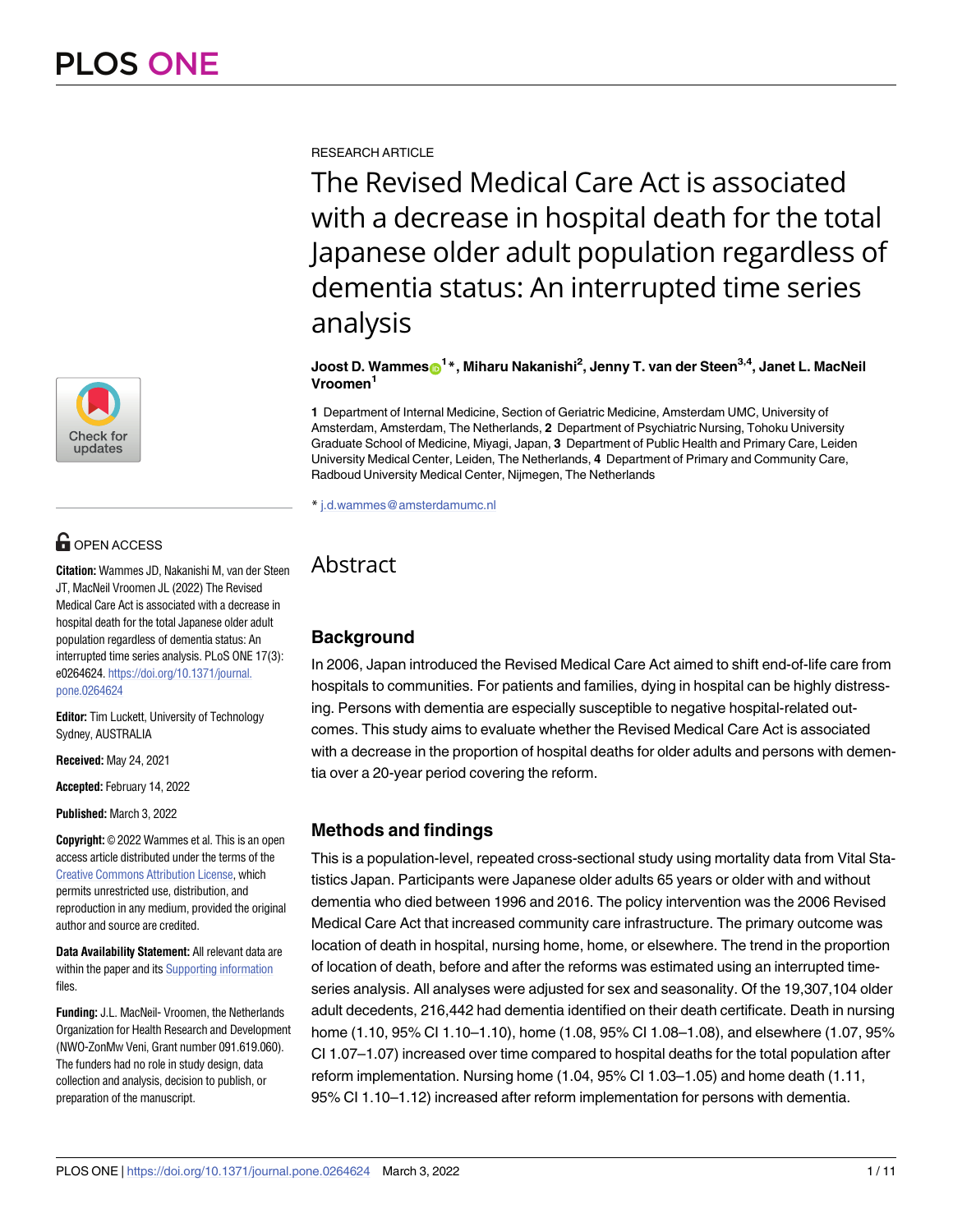<span id="page-1-0"></span>**Competing interests:** The authors have declared that no competing interests exist.

#### **Conclusion**

This study provides evidence that the 2006 Revised Medical Care Act was associated with decreased older adults dying in hospital regardless of dementia status; however, hospital continues as the primary location of death.

## **Introduction**

Japan has the largest population of older adults in the world with over 35 million people of 65 years and older [\[1\]](#page-8-0). It also has the highest proportion of hospital deaths in the world [[2](#page-8-0)] despite preferences of older Japanese adults to die at home [\[3\]](#page-9-0). Dying in a hospital can be highly stressful for patients and families [\[4](#page-9-0)] as hospitals rarely provide individualized care required for a positive death experience [[5,](#page-9-0) [6\]](#page-9-0).

Over the last decades, care for older adults in Japan was mainly concentrated in hospitals as they provided large amounts of long-term care. Most community-based long-term care is provided by private healthcare organizations, funded by public insurance schemes [[7](#page-9-0)]. However, long-term care placement was associated with lengthy waiting lists [[8\]](#page-9-0). Moreover, in 2003, 64% of nursing home residents were transferred to hospital for end-of-life care [[9](#page-9-0)].

In 2006, the Japanese government implemented the Revised Medical Care Act, to increase financial sustainability of the health system, and improve care for its aging society. The reform focused on shifting long-term care from in-hospital towards community-based care. Likewise, policies adopted strategies for end-of-life care to take place outside of hospitals, recognizing home and nursing home as preferred location of death [\[10\]](#page-9-0). To enable older adults to extend their time at home, the Revised Medical Care Act established end-of-life home care clinics, home hospice services, and expanded in-home social and medical care services under the insurance program. Furthermore, to increase time until death in nursing homes, financial incentives to prevent hospitalizations at the end of life, and additional benefits to pay for endof-life care in nursing homes were instituted [[11](#page-9-0), [12](#page-9-0)].

Sato et al. [\[13\]](#page-9-0) found that the proportion of hospital death in older adults was steadily decreasing between 2007 to 2014, however, the analysis did not model pre-reform trends, making it difficult to assess if the Revised Medical Care Act was associated with changes in location of death. Furthermore, no studies have yet analyzed the effect of the Revised Medical Care Act on location of death for persons with dementia, who make up a significant amount of the older population [\[14\]](#page-9-0). Persons with dementia have complex needs regarding end-of-life care, and hospitalization of this population is associated with increased mortality, functional decline, delirium, and decreased quality of life [\[15,](#page-9-0) [16\]](#page-9-0).

This study aims to evaluate the impact of the 2006 Revised Medical Care Act on location of death for the total population older than 65 years with and without dementia using population-level data. We hypothesize that the Revised Medical Care Act would have an initial, small increase in nursing home deaths due to the immediate financial incentives implemented to avoid hospital transfers in the end of life [[17\]](#page-9-0), and a larger, gradual decrease in hospital deaths over time because of building the infrastructure for social and health care at community level, enabling greater access to end-of-life care alternatives. Analyzing the effect of policy reforms on location of death is an important indicator of the quality of end-of-life care [[18](#page-9-0)] and provides a better understanding for countries where end-of-life care is increasingly integrated.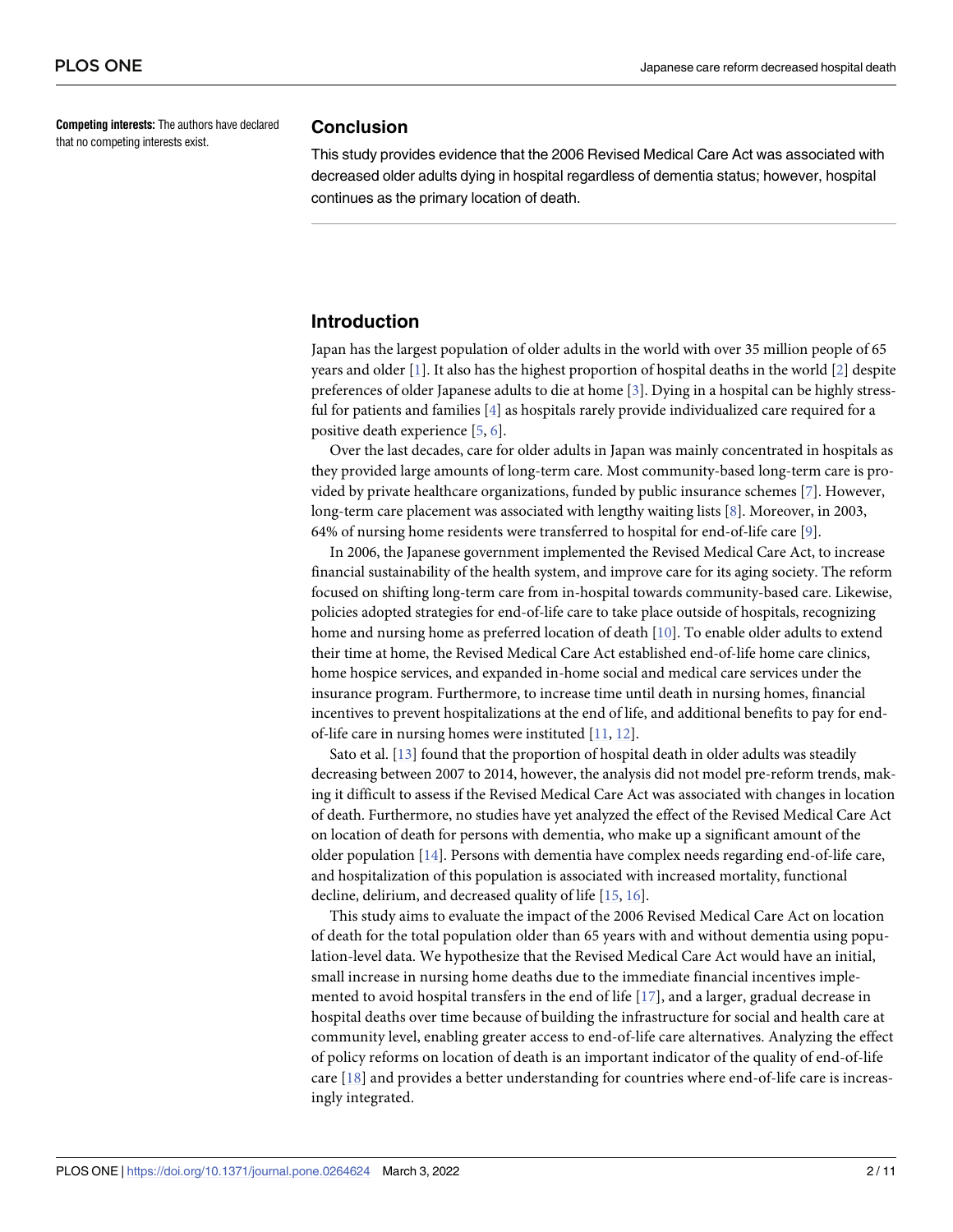## <span id="page-2-0"></span>**Methods**

#### **Study design**

We performed an interrupted time series analysis (ITS) using the guidelines from Bernal et al. [\[19\]](#page-9-0) to evaluate whether the Revised Medical Care Act implemented April 1, 2006 was associated with changes in location of death for the total Japanese population 65 years and older, and for persons with dementia. We used repeated cross-sectional, open-access, fully anonymized, national-level aggregated data on location of death from Vital Statistics Japan, covering the total Japanese population (S1 [File\)](#page-8-0). We used quarterly data on location of death data from January 1, 1996 to March 31, 2006 as the pre-reform period, and from April 1, 2006 to December 31, 2016 as the post-reform period. This study was developed methodical and reporting recommendations for interrupted time series studies by Jandoc et al. [[20](#page-9-0)] (S1 [Appendix\)](#page-8-0).

#### **Participants**

Older adults included in this study were 65 years and older at the time of death. Persons with dementia were identified from the death certificates by the codes F00.0, F00.1, F00.2, F00.9, F01.0, F01.1, F01.2, F01.3, F01.8, F01.9, F02.0, F02.1, F02.2, F02.3, F02.4, F02.8, F03, G30.0, G30.1, G30.8, and G30.9 of the International Classification of Diseases, Tenth Revision.

## **Variables**

The primary outcome was location of death as indicated on the death certificate. Options were death at hospital, nursing home, home, or elsewhere. Death elsewhere mostly referred to death at a rehabilitation center, however, to a lesser extent, unknown location of death. Death in hospice was coded as hospital death because most hospice services in Japan are in-hospital [\[21\]](#page-9-0).

Explanatory variables included a *Time* variable in cumulative quarters (continuous), a *Reform* dummy variable (The 2006 Revised Medical Care Act) coded as zero pre-reform period and one as post-reform period. Calendar quarters was included as a categorical variable to account for seasonality [[19](#page-9-0)]. Sex was included as a covariate.

## **Statistical analysis**

Descriptive statistics were used to tabulate unadjusted yearly proportions of location of death for the total population and persons with dementia. Summaries and bivariate comparisons between the outcomes and possible time-varying confounders, and before-and-after reform comparisons were conducted.

Two multinomial logistic regressions were performed for the total population and for persons with dementia to calculate adjusted relative risk ratios (aRRR). The regression analyses were weighted to adjust for population growth over the study period. Year-specific mean predicted probabilities of location of death holding all other variables at their means were used to plot the location of death versus time for the total population and for persons with dementia. Death in hospital was the reference group. Each model included time in cumulative quarters since the start of the study, a reform variable and an interaction term between the reforms and cumulative quarters variable. The cumulative quarters can be interpreted as the quarterly aRRR of dying in a particular location prior to the Revised Medical Care Act. The reform variable can be interpreted as the immediate (step) change following the introduction of the Revised Medical Care Act. The interaction between the cumulative quarters and the reform can be interpreted as the quarterly change in relative risk of dying at a particular location since the introduction the Revised Medical Care Act (slope change). Although interrupted time series are generally unaffected by confounding variables that remain fairly constant over time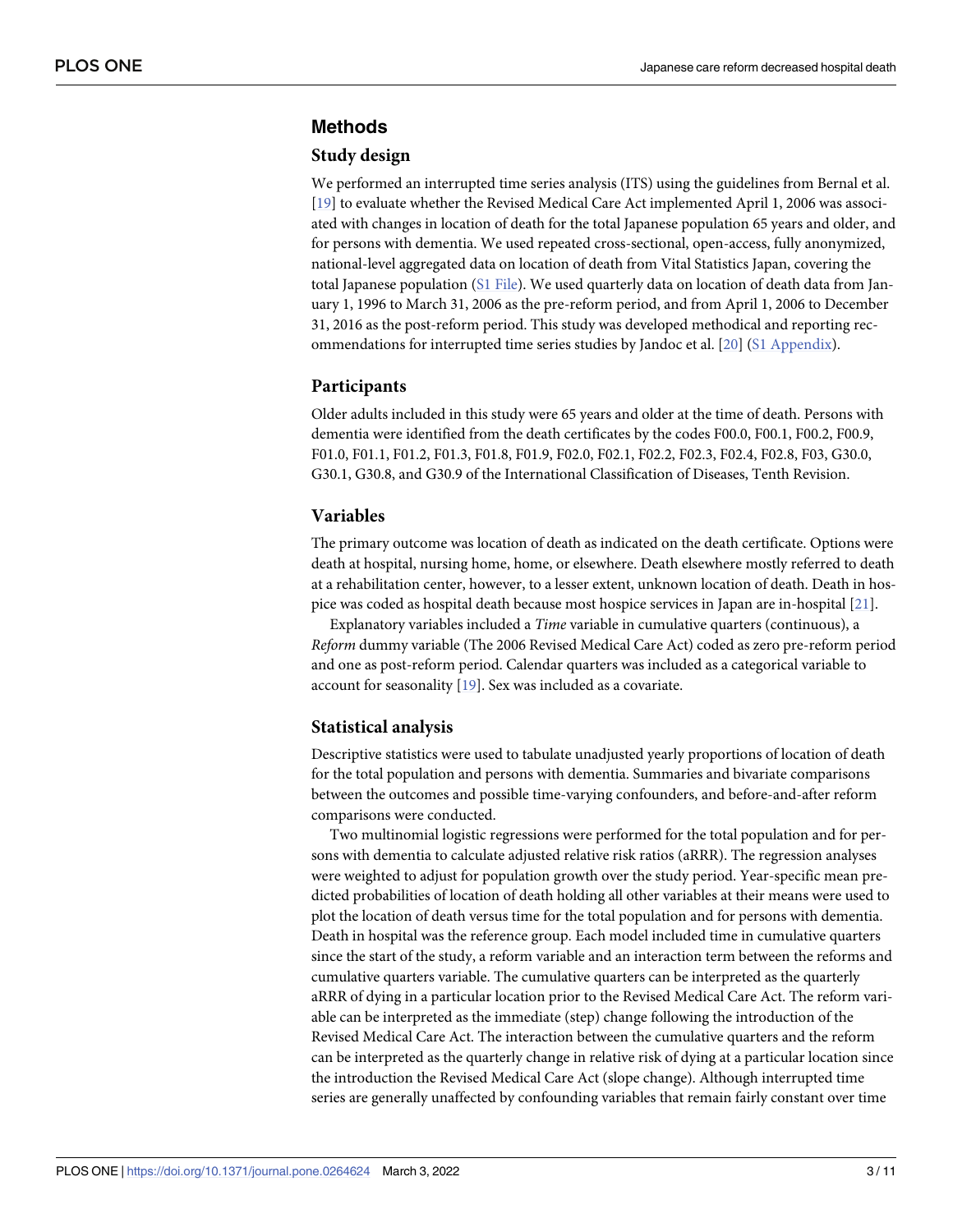[\[19\]](#page-9-0), we adjusted all regression models for seasonality and sex. All analyses were conducted in Stata 16.0. Statistical significance was set at 2-tailed P *<* 0.05.

## **Results**

#### **Descriptive analysis**

Between January 1, 1996 and December 31, 2016, a total of 19,307,104 older adults aged 65 years and older were identified from death certificates records from vital statistics Japan. Of these, 50.5% were female. The pre-reform proportions for the total population  $(N = 8,035,104)$ based on location of death were hospital 81.8%, home 14.1%, nursing home 2.3%, and elsewhere 1.8%. Post-reform proportions were hospital 80.0%, home 11.6%, nursing home 5.1% death, and elsewhere 3.3%. Table 1 presents yearly proportions of location of death.

From the total population, 216,442 (1.1%) were identified with dementia as the main cause of death; 67.0% were female. The pre-reform location of death proportions  $(N = 44,430)$  were hospital 58.2%, home 23.1%, nursing home 13.0%, and elsewhere 5.6%. Post reform  $(N = 172,013)$  proportions were hospital 52.5%, home 11.6%, nursing home 24.3%, and elsewhere 11.7%.

Table 1. Yearly proportions of location of death (1996-2016) for the total population of Japanese adults over 65 years and for persons with dementia.

|                     | <b>Total population</b> |          |       |                     |           | Persons with dementia |          |       |                     |           |
|---------------------|-------------------------|----------|-------|---------------------|-----------|-----------------------|----------|-------|---------------------|-----------|
| Years               | ${\bf N}$               | Hospital | Home  | <b>Nursing Home</b> | Elsewhere | ${\bf N}$             | Hospital | Home  | <b>Nursing Home</b> | Elsewhere |
|                     |                         | (% )     | (% )  | (% )                | (% )      |                       | (% )     | (% )  | (% )                | (% )      |
| 1996                | 690,132                 | 78.20    | 18.17 | 2.08                | 1.55      | 3,098                 | 52.32    | 35.73 | 8.91                | 3.03      |
| 1997                | 710,454                 | 79.10    | 17.14 | 2.15                | 1.62      | 3,025                 | 54.31    | 32.89 | 9.52                | 3.27      |
| 1998                | 729,851                 | 79.63    | 16.48 | 2.15                | 1.73      | 3,178                 | 53.37    | 32.16 | 10.60               | 3.87      |
| 1999                | 775,115                 | 80.91    | 15.25 | 2.16                | 1.69      | 3,686                 | 57.51    | 27.37 | 10.80               | 4.31      |
| 2000                | 761,214                 | 82.06    | 13.87 | 2.33                | 1.74      | 4,133                 | 55.75    | 26.37 | 12.48               | 5.40      |
| 2001                | 775,297                 | 82.42    | 13.31 | 2.44                | 1.82      | 4,558                 | 57.83    | 22.36 | 13.71               | 6.10      |
| 2002                | 790,764                 | 82.87    | 12.96 | 2.37                | 1.80      | 4,676                 | 59.28    | 20.34 | 14.50               | 5.88      |
| 2003                | 822,903                 | 83.33    | 12.46 | 2.39                | 1.82      | 4,923                 | 60.63    | 19.11 | 13.67               | 6.58      |
| 2004                | 838,215                 | 83.89    | 11.70 | 2.54                | 1.87      | 5,459                 | 61.71    | 17.02 | 14.43               | 6.83      |
| 2005                | 892,450                 | 84.04    | 11.47 | 2.60                | 1.89      | 5,826                 | 61.50    | 15.17 | 15.98               | 7.35      |
| 2006 <sup>a</sup>   | 899,991                 | 83.88    | 11.28 | 2.82                | 2.02      | 6,960                 | 61.75    | 15.06 | 15.79               | 7.40      |
| 2007 <sup>a</sup>   | 928,012                 | 83.44    | 11.37 | 3.04                | 2.15      | 7,973                 | 60.30    | 13.81 | 17.27               | 8.62      |
| 2008 <sup>a</sup>   | 965,381                 | 82.55    | 11.71 | 3.43                | 2.31      | 9,309                 | 58.43    | 13.99 | 18.42               | 9.16      |
| 2009 <sup>a</sup>   | 969,414                 | 82.32    | 11.36 | 3.79                | 2.54      | 10,214                | 57.48    | 12.84 | 19.95               | 9.73      |
| $2010$ $^{\rm a}$   | 1,024,572               | 81.57    | 11.52 | 4.10                | 2.81      | 12,011                | 54.92    | 12.06 | 21.26               | 11.76     |
| $2011$ $^{\rm a}$   | 1,072,197               | 80.09    | 11.39 | 4.65                | 3.87      | 14,808                | 54.06    | 11.35 | 22.82               | 11.78     |
| 2012 <sup>a</sup>   | 1,093,233               | 79.54    | 11.78 | 5.32                | 3.36      | 17,714                | 52.05    | 11.67 | 23.80               | 12.47     |
| $2013$ <sup>a</sup> | 1,113,255               | 78.56    | 11.81 | 6.00                | 3.63      | 20,494                | 51.47    | 11.48 | 25.33               | 11.72     |
| 2014 <sup>a</sup>   | 1,126,449               | 77.93    | 11.75 | 6.50                | 3.82      | 22,573                | 50.40    | 10.88 | 26.32               | 12.40     |
| 2015 <sup>a</sup>   | 1,152,817               | 77.16    | 11.70 | 7.07                | 4.07      | 24,637                | 49.51    | 10.52 | 27.14               | 12.83     |
| 2016 <sup>a</sup>   | 1,175,388               | 76.26    | 11.97 | 7.65                | 4.13      | 27,187                | 48.08    | 10.57 | 28.82               | 12.53     |
| Total               | 19,307,104              |          |       |                     |           | 216,442               |          |       |                     |           |

<sup>a</sup> Indicates post-reform period

<https://doi.org/10.1371/journal.pone.0264624.t001>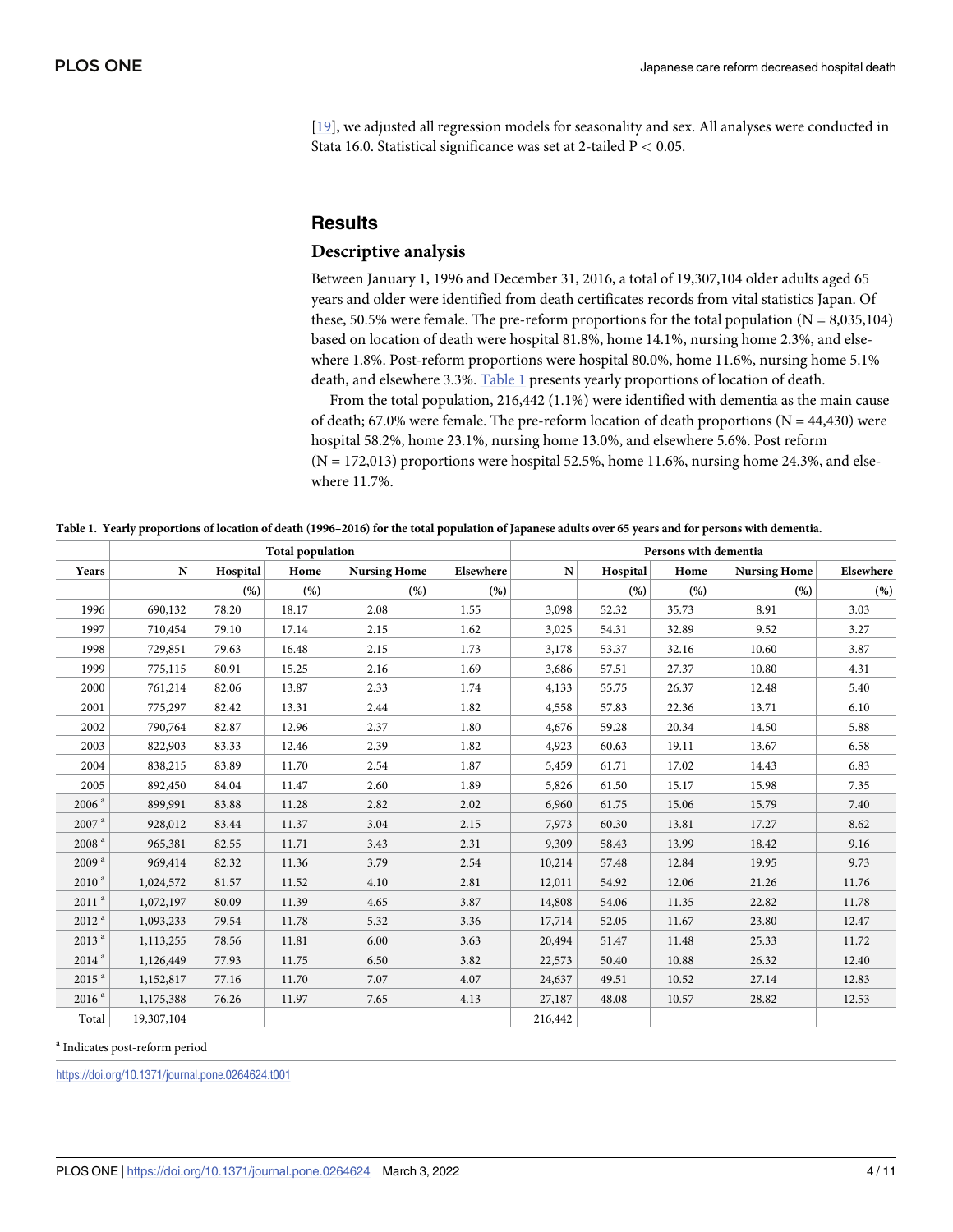<span id="page-4-0"></span>

Fig 1. Quarterly predicted probabilities of location of death plotted over time for the total Japanese population **over 65 years old.**

<https://doi.org/10.1371/journal.pone.0264624.g001>

## **Multinomial logistic regressions**

**Total population.** Based on the estimates from the interrupted time series analysis (Fig 1, [Table](#page-5-0) 2), prior to the introduction of the Revised Medical Care Act, the proportions of people dying in nursing homes (aRRR 1.02, 95% CI 1.02–1.02) and elsewhere (aRRR 1.01, 95% CI 1.01–1.01) were significantly increasing compared to hospital death, whereas home death was significantly decreasing (aRRR 0.94, 95% CI 0.94–0.94). After the introduction of the Revised Medical Care Act, there was a small, negative step change in the proportion of people dying in nursing homes (aRRR 0.37, 95% CI 0.37–0.38), at home (aRRR 0.49, 95% CI 0.48–0.49), and elsewhere (aRRR 0.53, 95% CI 0.52–0.54) compared to hospital deaths. However, over time, we found that the implementation of the Revised Medical Care Act showed a modest significant acceleration (i.e., increased slope) in nursing homes deaths (aRRR 1.10, 95% CI 1.10–1.10), home (aRRR 1.08, 95% CI 1.08–1.08), and elsewhere (aRRR 1.07, 95% CI 1.07–1.07). Females were more likely than males to die in nursing home (aRRR 3.09, 95% CI 3.08–3.11), home (aRRR 1.16, 95% CI 1.16–1.16) or elsewhere (aRRR 1.50, 95% CI 1.49–1.50) than in a hospital.

**Persons with dementia.** Before the introduction of the Revised Medical Care Act, estimates from the interrupted time-series indicated for persons with dementia, a significant increase in nursing home death (aRRR 1.04, 95% CI 1.03–1.05) and death elsewhere (aRRR 1.07, 95% CI 1.05–1.09) compared to hospital death, while home death decreased (aRRR 0.89, 95% CI 0.88– 0.89) ([Fig](#page-5-0) 2, [Table](#page-5-0) 2). Immediately after the implementation of the Revised Medical Care Act, there was a small yet significant negative step change in the proportion of people with dementia dying in a nursing home (aRRR 0.66, 95% CI 0.60–0.73) and home (aRRR 0.34, 95% CI 0.30–0.37), while there was a significant positive step change in death elsewhere (aRRR 1.22, 95% CI 1.05–1.40) versus hospital death. This was followed by an acceleration in slope for death in nursing home (aRRR 1.04, 95% CI 1.03–1.05) and at home (aRRR 1.11, 95% CI 1.10–1.12). Females were more likely than males to die in a nursing home (aRRR 2.87, 95% CI 2.79–2.94), home (aRRR 1.54, 95% CI 1.49–1.58) or elsewhere (aRRR 2.12, 95% CI 2.05–2.19) than in a hospital.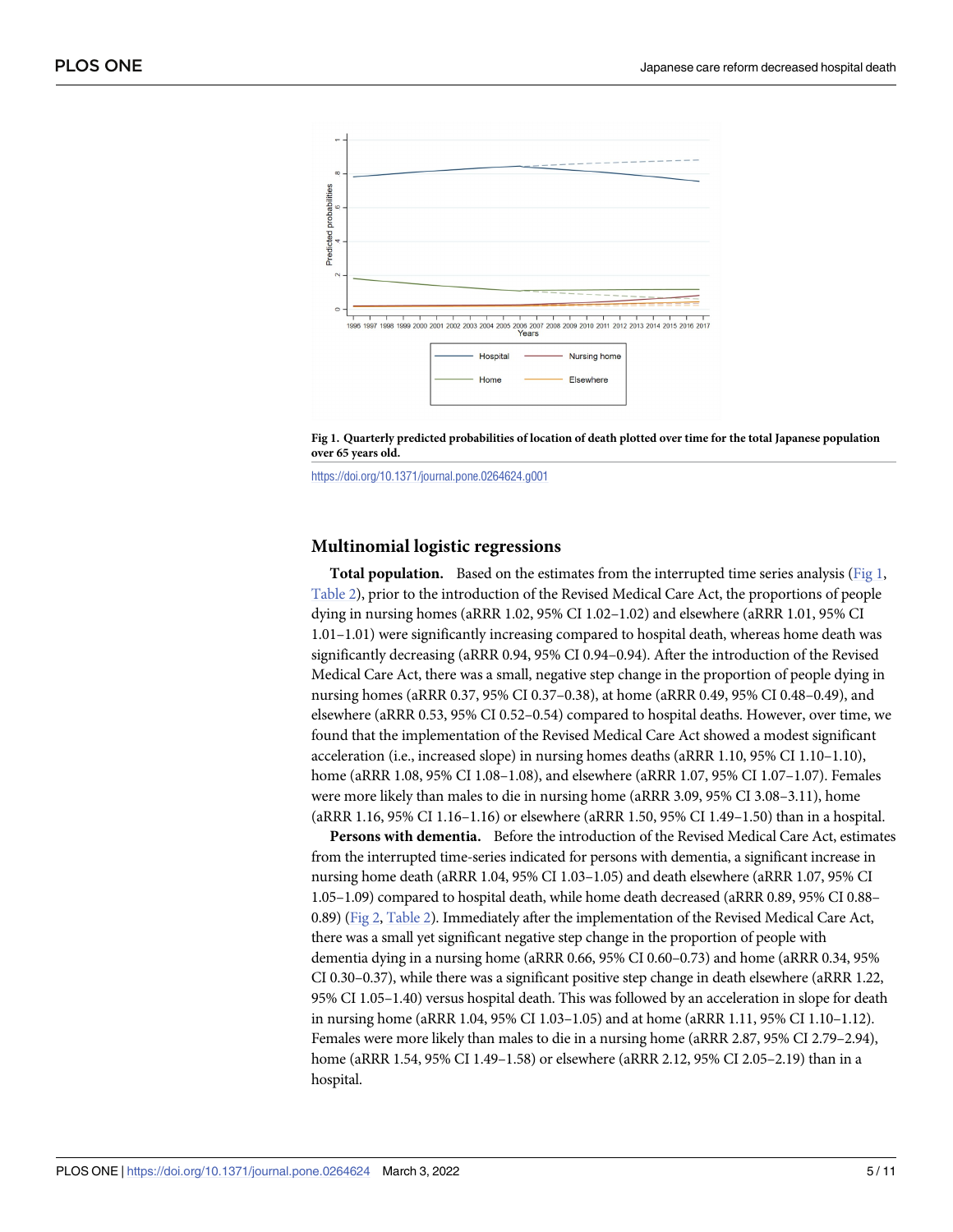|                                                 |                 | <b>Total population</b> |                 | Dementia            |                     |                     |  |  |
|-------------------------------------------------|-----------------|-------------------------|-----------------|---------------------|---------------------|---------------------|--|--|
|                                                 |                 | $N = 19,307,104$        |                 |                     | $N = 216,442$       |                     |  |  |
|                                                 | Nursing home    | Home                    | Elsewhere       | <b>Nursing home</b> | Home                | Elsewhere           |  |  |
|                                                 | aRRR            | aRRR                    | aRRR            | aRRR                | aRRR                | aRRR                |  |  |
|                                                 | (95% CI)        | $(95\% \text{ CI})$     | (95% CI)        | $(95\% \text{ CI})$ | $(95\% \text{ CI})$ | $(95\% \text{ CI})$ |  |  |
|                                                 | p-value         | p-value                 | p-value         | p-value             | p-value             | p-value             |  |  |
| pre-intervention trend                          | 1.02            | 0.94                    | 1.01            | 1.04                | 0.89                | 1.07                |  |  |
|                                                 | $(1.02 - 1.02)$ | $(0.94 - 0.94)$         | $(1.01 - 1.01)$ | $(1.03 - 1.05)$     | $(0.88 - 0.89)$     | $(1.05 - 1.09)$     |  |  |
|                                                 | < 0.001         | < 0.001                 | < 0.001         | < 0.001             | < 0.001             | < 0.001             |  |  |
| Step change after the Revised Medical Care Act  | 0.37            | 0.49                    | 0.53            | 0.66                | 0.34                | 1.22                |  |  |
|                                                 | $(0.37 - 0.38)$ | $(0.48 - 0.49)$         | $(0.52 - 0.54)$ | $(0.60 - 0.73)$     | $(0.30 - 0.37)$     | $(1.05 - 1.40)$     |  |  |
|                                                 | < 0.001         | < 0.001                 | < 0.001         | < 0.001             | < 0.001             | 0.007               |  |  |
| Slope change after the Revised Medical Care Act | 1.10            | 1.08                    | 1.07            | 1.04                | 1.11                | 0.99                |  |  |
|                                                 | $(1.10-1.10)$   | $(1.08 - 1.08)$         | $(1.07 - 1.07)$ | $(1.03 - 1.05)$     | $(1.10-1.12)$       | $(0.98 - 1.01)$     |  |  |
|                                                 | < 0.001         | < 0.001                 | < 0.001         | < 0.001             | < 0.001             | 0.529               |  |  |
| Females                                         | 3.09            | 1.16                    | 1.50            | 2.87                | 1.54                | 2.12                |  |  |
|                                                 | $(3.08 - 3.11)$ | $(1.16-1.16)$           | $(1.49 - 1.50)$ | $(2.79 - 2.94)$     | $(1.49 - 1.58)$     | $(2.05 - 2.19)$     |  |  |
|                                                 | < 0.001         | < 0.001                 | < 0.001         | < 0.001             | < 0.001             | < 0.001             |  |  |
|                                                 |                 |                         |                 |                     |                     |                     |  |  |

<span id="page-5-0"></span>[Table](#page-4-0) 2. Interrupted time series analysis of year quarters, adjusted relative risk ratios of location of death for the total Japanese population 65 years and older, and **for persons with dementia.**

Data are year quarters, adjusted Relative Risk Ratios (aRRR) from weighted, multinomial logistic regressions with hospital death set as reference category.

<https://doi.org/10.1371/journal.pone.0264624.t002>

## **Discussion**

With the immediate introduction of the Revised Medical Care Act, in contrast to our hypothesis, there was a slight increase in risk in hospital death for the Japanese older adult population despite financial incentives to avoid hospital transfers in the end of life. Consistent with our hypothesis, we found that over time, the Revised Medical Care act was associated with a significant shift in the proportions of death in hospital towards nursing home, home and elsewhere.





<https://doi.org/10.1371/journal.pone.0264624.g002>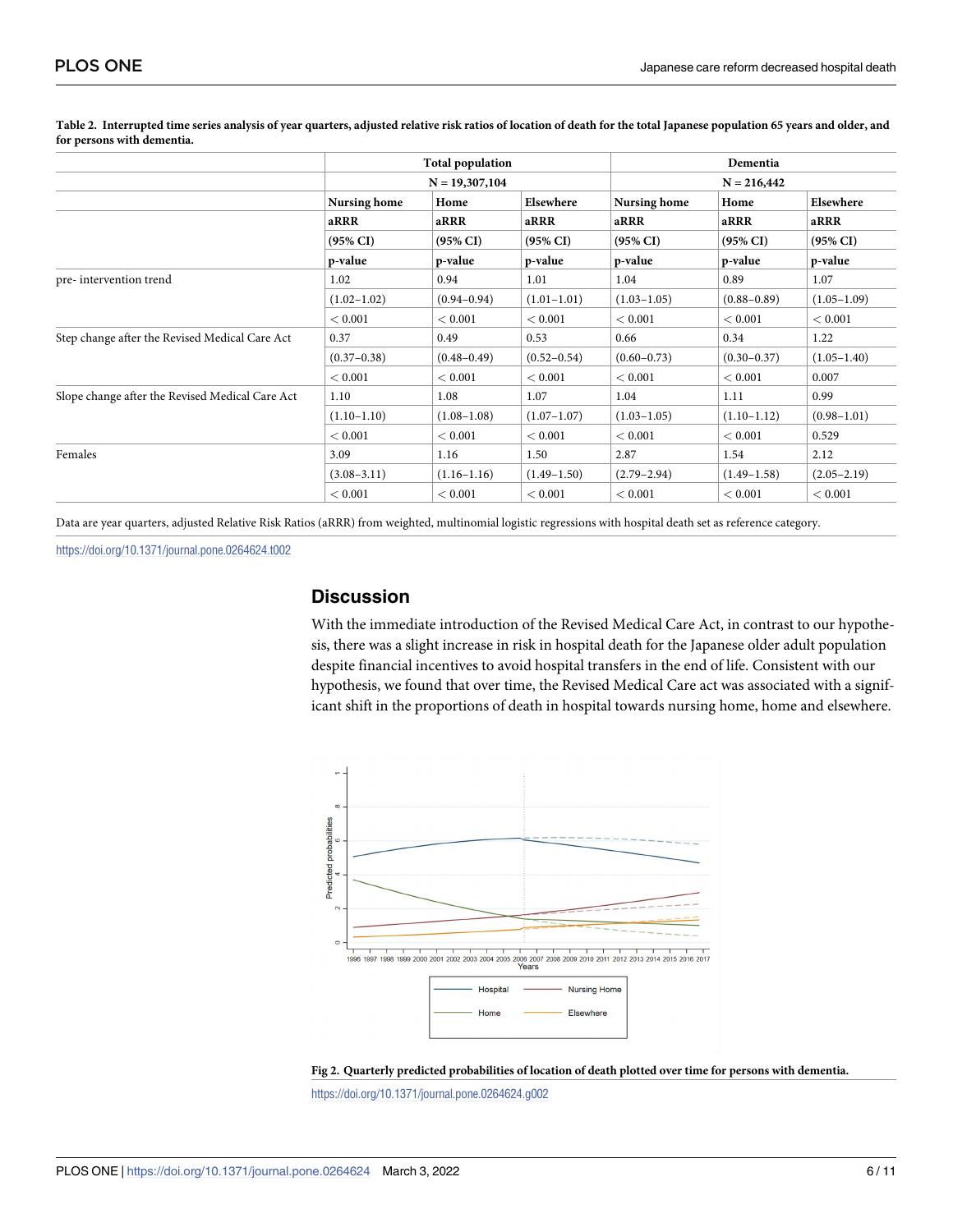<span id="page-6-0"></span>For persons with dementia, there was also a slight immediate increased risk of hospital death at the time of the Revised Medical Care Act introduction. However, over time nursing home deaths significantly increased while hospital deaths gradually decreased. Although there was an acceleration in the slope of home deaths for the total population and for persons with dementia, home deaths did not return to pre-reform levels. Hospital remained the primary location of death for the total older adult population and for persons with dementia.

The substitution of hospital deaths towards nursing home, home, and elsewhere may be related to specific components of the Revised Medical Care Act. First, since the reform implementation payment of hospital beds was restricted to patients with high medical care needs, while those with lower care needs were transferred to nursing homes or home. Subsequently, the number of long-term care beds in hospitals were reduced from around 383,000 in October 2005 to 316,000 in 2019 [\[22\]](#page-9-0). Second, there was an expansion of nursing home facility beds over time. Which has steadily increased the amount of older individuals in nursing homes to 179 per 1000 in 2012 [\[23\]](#page-10-0). Moreover, the Revised Medical Care Act has implemented financial incentives to stimulate end-of-life care in nursing homes. For residents that were physically in the nursing home, there was a per diem bonus of 9 dollar for 30 to 4 days before death, and an extra 142-dollar per diem from 3 days to the date of death, both on top of the 89-dollar standard daily rate [\[24\]](#page-10-0). Third, aging in place was stimulated by the introduction of Community General Support Centers at community level that aimed to prevent admission to long-term care facilities, through providing comprehensive support for home-dwelling older adults such as home health care, housing improvements, and housing provision [[25](#page-10-0)]. Fourth, Home Care Supporting Clinics were introduced, which had the purpose to play a central role in end-of-life care at home [[26](#page-10-0)]. These clinics should be able to provide a 24 hour a day home hospice function in cooperation with hospitals, and assign care managers to older adults with a palliative status. In 2011, over 11,775 Home Care Supporting Clinics were set up, of which 90% operated following end-of-life care procedures. Last, for persons with dementia specifically, small group homes, day care services, and night care were established under the Revised Medical Care Act [\[27\]](#page-10-0).

The Revised Medical Care Act policy reform is comparable to the 2012 Norwegian Coordination Reform that aimed at extending time at home by building infrastructure to enable inhome care through community services. MacNeil—Vroomen et al. [[28](#page-10-0)] found for the total older adult population and for persons with dementia that the Norwegian reform was associated with a decrease in proportions of hospital death and an increase in nursing home deaths, however, the number of persons dying at home did not change [[28](#page-10-0)]. The 2015 long-term care reforms from the Netherlands, that also aimed at keeping persons in the community for as long as possible, implemented austerity measures such as closing long-term care facilities and cutting the home care budget [[29](#page-10-0)]. Although the Netherlands has one of the lowest proportions of hospital deaths in the world, the reforms were associated with an increase in hospital and home deaths for the total population and for persons with dementia [\[29](#page-10-0)].

While this study found that the proportion of nursing home deaths has approximately doubled for the total Japanese population and for persons with dementia since the Revised Medical Care Act, a far larger proportion of persons with dementia died in a nursing home compared to the total population. The difference in proportions might be explained by persons with dementia entering nursing homes earlier than older adults without dementia [\[30\]](#page-10-0). In Japan many older adults are on waiting lists for nursing home placement (523,584 older adults in 2014) [\[8\]](#page-9-0), and nursing homes have limited capacity for providing care. Japanese older adults with highly complex care needs such dementia are prioritized to nursing homes [[30](#page-10-0)].

The proportion of nursing home death in Japan remain relatively low compared to Norway (total population 57.3%, dementia 90.5% [\[28\]](#page-10-0)) and the Netherlands (total population 29.5%,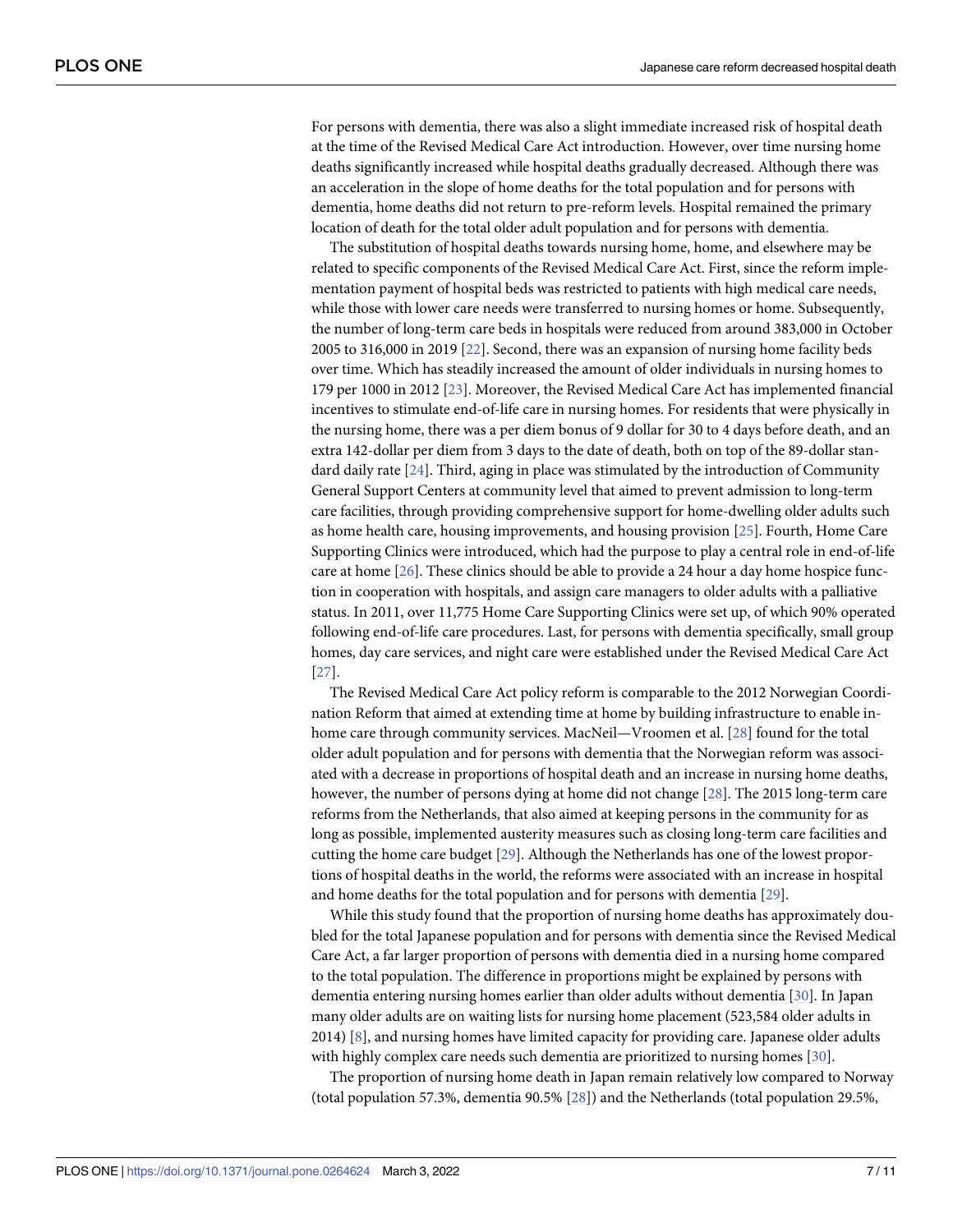<span id="page-7-0"></span>dementia 89.9% [\[29\]](#page-10-0)). Gao [\[31\]](#page-10-0) proposes a framework to guide the evaluation of the role of the health care systems in location of death, and stresses the importance of end-of-life policies. Yet, recent evidence shows that many national health policies in aging societies around the world lack specific reference to end-of-life care [[32](#page-10-0)]. Consequently, the low proportions of nursing home death in Japan might be attributed to the lack of end-of-life policies. Ikegami et al. [\[17\]](#page-9-0) found, from a sample of Japanese nursing homes, that 35.3% were not registered as a designated end-of-life care facility. Moreover, only 29.9% of the nursing homes had a basic policy to provide end-of-life care, while the policy of 35.6% was a hospital transfer, and 34.5% had no explicit end-of-life policy. Nursing homes that were registered as end-of-life care facility and nursing homes with a basic end-of-life care policy had substantially more deaths within the facility [\[17\]](#page-9-0). In contrast, in Norway and the Netherlands end-of-life policies such as advance care planning and do-not-hospitalize are generally well established in nursing homes, resulting in few hospitalizations at the end of life [\[33](#page-10-0), [34](#page-10-0)].

Despite home death is the most preferred location of death in Japan [[3\]](#page-9-0), we found that after the Revised Medical Care Act implementation, the proportion of home deaths for the total population remained relatively the same over time and for persons with dementia was still in a slight downward trend. These results could be a consequence of Japanese persons regard home death as a burden to their families, and many family members prefer a transfer in the end of life to hospital as this is very common [[35](#page-10-0)]. Moreover, evidence shows middle aged Japanese prefer hospital care over family and professional home care if acquired dementia later in life [\[36\]](#page-10-0). Yet, the main obstacle may be the lack of home services that support end-of-life care available to older adults and their family [\[11,](#page-9-0) [37\]](#page-10-0).

This study found that proportions of death elsewhere increased after the enactment of the Revised Medical Care Act for the total population and persons with dementia. Death elsewhere typically refers to death at a rehabilitation center. An increase of death elsewhere might be a result of older adults admitted to rehabilitation centers as a form of intermediate care because of scarce nursing home placements. Moreover, many older adults are often never discharged from rehabilitation center to home or nursing home [\[38\]](#page-10-0).

Strengths of this study include being the first study to evaluate effect of the Revised Medical Care Act on location of death. Further, we used repeated, annual cross-sectional data from the entire Japanese older adult population spanning ten years of post- and pre-reform data. Location of death data reliability was assumed because it is legally mandated by Japanese law to be recorded by a medical doctor who has attended the patient. Limitations include death certificates underestimating the number of deaths with dementia. Death certificates are known for underreporting dementia occurrence [[39](#page-10-0)]. The Japanese older adult population prevalence of dementia and related diseases is estimated at 11.3% [[40](#page-10-0)], compared to 1.1% reported in this study. Nevertheless, this was the only identification method available on Japanese population level. Furthermore, there was no data on severity of cognitive impairment for persons with dementia.

This study shows that the 2006 Revised Medical Care Act was associated with a decrease in older adults and persons with dementia dying in hospital. In the years preceding 2006, health for older adults mainly focused on medical care aspects, and hospitals provided a substantial amount of long-term care. In contrast, the Revised Medical Care Act was characterized by integrated measures across health and social care for older adults at community level. This approach appears as a key consideration to improving aging in place because it was successful in modestly decreasing hospital death. However, building sufficient capacity remains an important challenge for a society that is aging rapidly. For this reason, the Revised Medical Care Act might have been suboptimal in improving aging in place, as hospital death was still the primary location of death. The lack of availability of social care might have hampered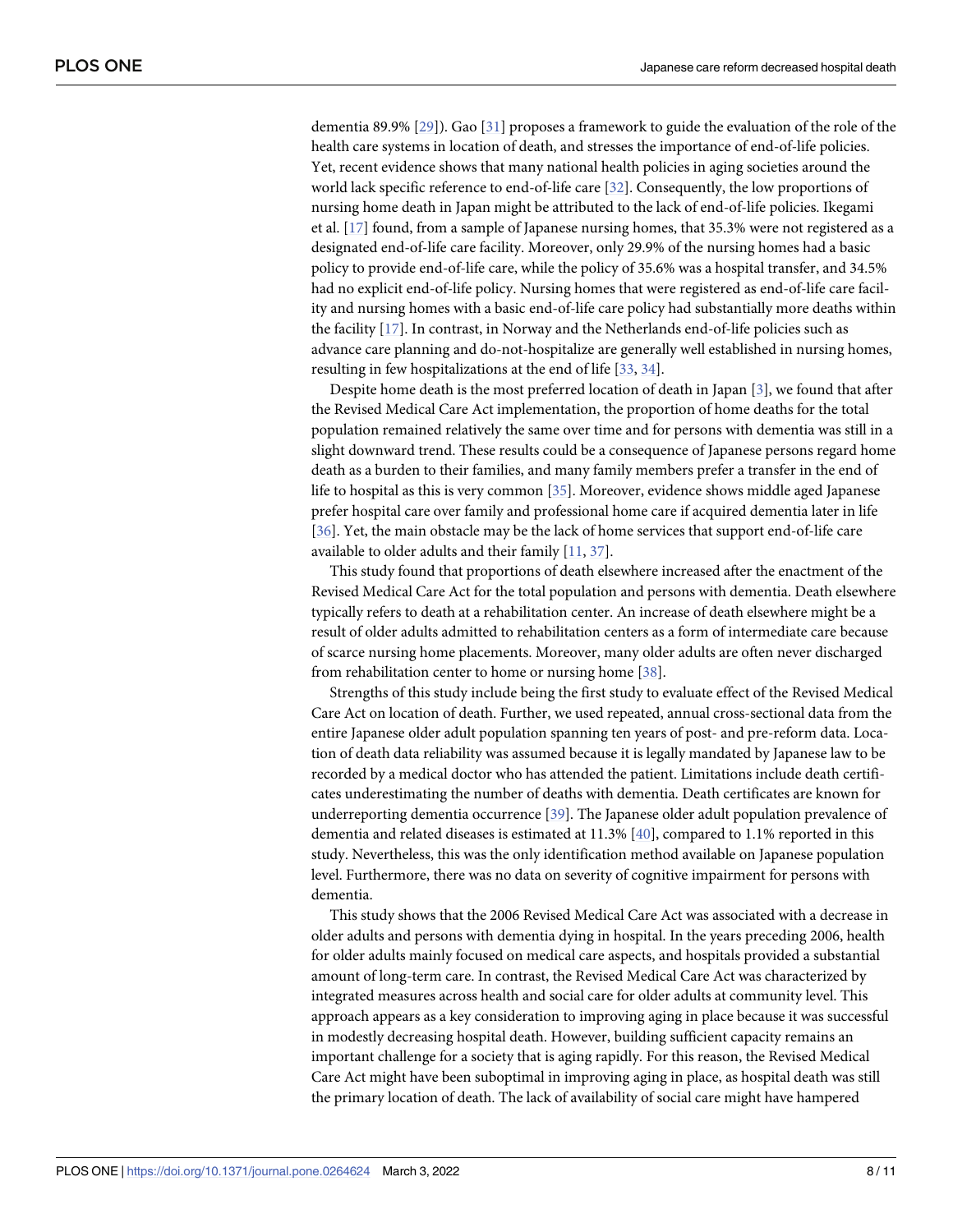<span id="page-8-0"></span>extending the time in the community until death for older adults [[11](#page-9-0)]. Because care needs of older adults increase over time, health professionals, family members or older adults might choose hospitalization in the end of life when home care, advocacy services and family support is not well integrated or available at community level. Another important issue may have been insufficient availability of nursing home beds. Moreover, once admitted to a nursing home, due to the absence of well-established end-of-life strategies such as advance care planning, older adults were likely to experience hospital transfers at the end of life [\[17\]](#page-9-0).

Dementia is characterized by gradual loss of decisional capacity that may lead to crisis for them and their families at some points, making their end-of-life care needs distinct from other populations. For persons with dementia, the long trajectory towards the end of life encompasses complex care needs that require continuity and coordination of care across health and social care services. Therefore, we recommend policy that enables proactive end-of-life care planning that is integrated into health and social care reforms [[41](#page-10-0)].

## **Supporting information**

**S1 [File.](http://www.plosone.org/article/fetchSingleRepresentation.action?uri=info:doi/10.1371/journal.pone.0264624.s001)** (PDF)

**S1 [Appendix](http://www.plosone.org/article/fetchSingleRepresentation.action?uri=info:doi/10.1371/journal.pone.0264624.s002).** (DOCX)

## **Author Contributions**

**Conceptualization:** Miharu Nakanishi, Jenny T. van der Steen, Janet L. MacNeil Vroomen.

**Data curation:** Miharu Nakanishi, Janet L. MacNeil Vroomen.

**Formal analysis:** Joost D. Wammes, Janet L. MacNeil Vroomen.

**Funding acquisition:** Janet L. MacNeil Vroomen.

- **Investigation:** Joost D. Wammes, Miharu Nakanishi, Jenny T. van der Steen, Janet L. MacNeil Vroomen.
- **Methodology:** Joost D. Wammes, Miharu Nakanishi, Jenny T. van der Steen, Janet L. MacNeil Vroomen.

**Project administration:** Joost D. Wammes.

**Supervision:** Janet L. MacNeil Vroomen.

**Validation:** Joost D. Wammes, Jenny T. van der Steen, Janet L. MacNeil Vroomen.

**Visualization:** Joost D. Wammes, Janet L. MacNeil Vroomen.

**Writing – original draft:** Joost D. Wammes.

**Writing – review & editing:** Joost D. Wammes, Miharu Nakanishi, Jenny T. van der Steen, Janet L. MacNeil Vroomen.

#### **References**

- **[1](#page-1-0).** World Bank. Population ages 65 and above (% of total population)—Japan, Italy, Portugal, Germany, Finland Washington, D.C.: The World Bank Group; 2019 [February 21, 2021)]. [https://data.worldbank.](https://data.worldbank.org/indicator/SP.POP.65UP.TO?locations=JP-IT-PT-DE-FI&most_recent_value_desc=true) [org/indicator/SP.POP.65UP.TO?locations=JP-IT-PT-DE-FI&most\\_recent\\_value\\_desc=true](https://data.worldbank.org/indicator/SP.POP.65UP.TO?locations=JP-IT-PT-DE-FI&most_recent_value_desc=true)
- **[2](#page-1-0).** Broad JB, Gott M, Kim H, Boyd M, Chen H, Connolly MJ. Where do people die? An international comparison of the percentage of deaths occurring in hospital and residential aged care settings in 45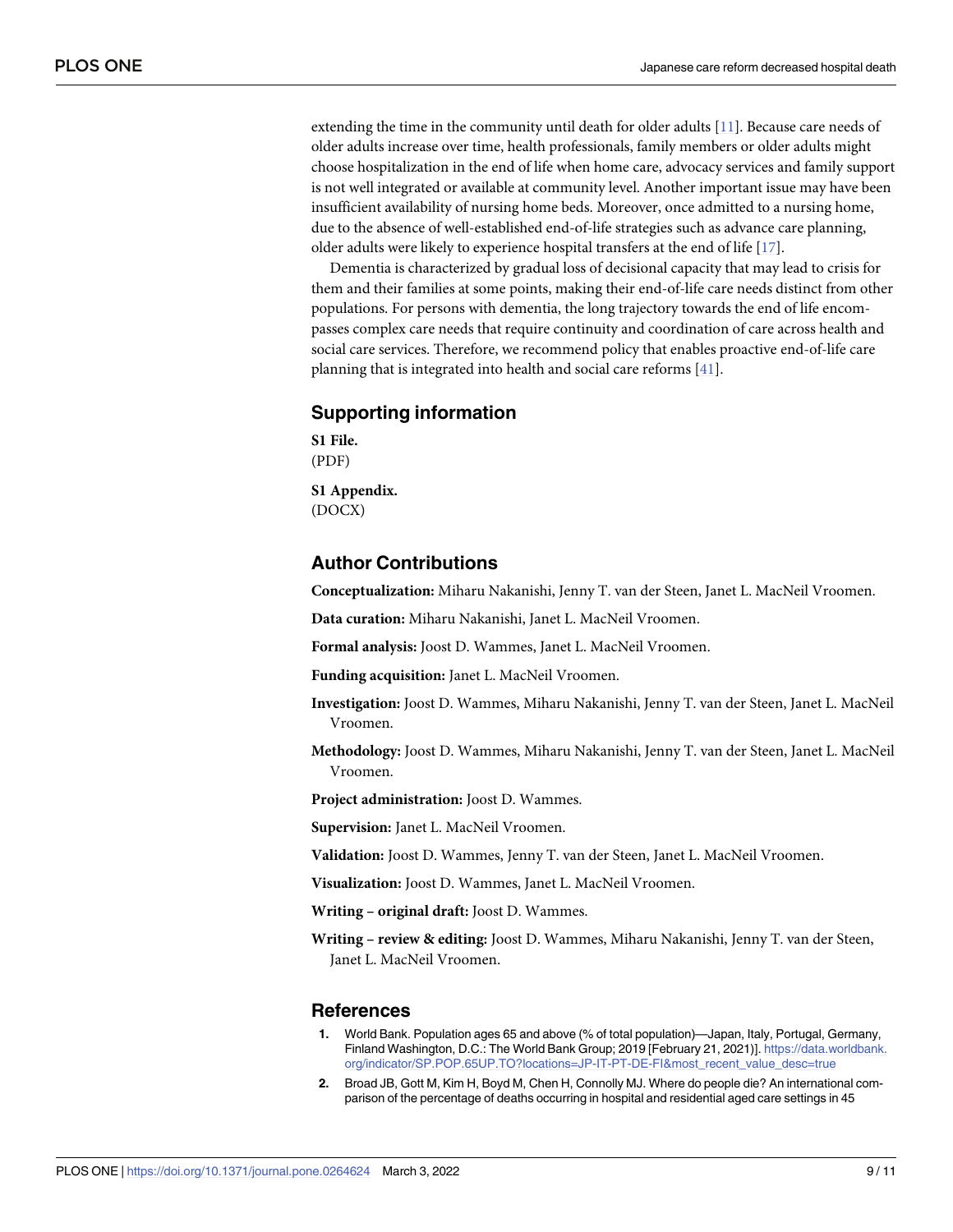populations, using published and available statistics. Int J Public Health. 2013; 58(2):257–67. Epub 2012/08/16. <https://doi.org/10.1007/s00038-012-0394-5> PMID: [22892713](http://www.ncbi.nlm.nih.gov/pubmed/22892713).

- <span id="page-9-0"></span>**[3](#page-7-0).** Omachi I, Arima K, Abe Y, Nishimura T, Goto H, Aoyagi K. Factors Influencing the Preferred Place of Death in Community-dwelling Elderly People in Japan. International Journal of Gerontology. 2015; 9:24–8.
- **[4](#page-1-0).** Teno JM, Curtis JR. Family Perspectives on Aggressive Cancer Care Near the End of Life. JAMA Oncol. 2016; 2(7):957–8. Epub 2016/04/29. <https://doi.org/10.1001/jamaoncol.2016.0441> PMID: [27123556](http://www.ncbi.nlm.nih.gov/pubmed/27123556).
- **[5](#page-1-0).** Mukadam N, Sampson EL. A systematic review of the prevalence, associations and outcomes of dementia in older general hospital inpatients. Int Psychogeriatr. 2011; 23(3):344–55. Epub 2010/08/19. <https://doi.org/10.1017/S1041610210001717> PMID: [20716393](http://www.ncbi.nlm.nih.gov/pubmed/20716393).
- **[6](#page-1-0).** Martinsson L, Lundstrom S, Sundelof J. Better quality of end-of-life care for persons with advanced dementia in nursing homes compared to hospitals: a Swedish national register study. BMC Palliat Care. 2020; 19(1):135. Epub 2020/08/28. <https://doi.org/10.1186/s12904-020-00639-5> PMID: [32847571.](http://www.ncbi.nlm.nih.gov/pubmed/32847571)
- **[7](#page-1-0).** Tamiya N, Noguchi H, Nishi A, Reich MR, Ikegami N, Hashimoto H, et al. Population ageing and wellbeing: lessons from Japan's long-term care insurance policy. Lancet. 2011; 378(9797):1183–92. Epub 2011/09/03. [https://doi.org/10.1016/S0140-6736\(11\)61176-8](https://doi.org/10.1016/S0140-6736%2811%2961176-8) PMID: [21885099](http://www.ncbi.nlm.nih.gov/pubmed/21885099).
- **[8](#page-1-0).** Ministry of Health Labor and Welfare. Number of persons on waiting list for nursing home placement, by long-term care insurance care level, type of current place 2014 [January 5 2020)]. [https://www.mhlw.](https://www.mhlw.go.jp/file/04-Houdouhappyou-12304250-Roukenkyoku-Koureishashienka/0000041929.pdf) [go.jp/file/04-Houdouhappyou-12304250-Roukenkyoku-Koureishashienka/0000041929.pdf](https://www.mhlw.go.jp/file/04-Houdouhappyou-12304250-Roukenkyoku-Koureishashienka/0000041929.pdf)
- **[9](#page-1-0).** Nakanishi M, Niimura J, Endo K, Nishida A. Regional Supply of Nursing Home and Hospital Beds Determine Discharge Destination of Nursing Home Residents in Japan. J Am Med Dir Assoc. 2016; 17 (7):672.e1–5. Epub 2016/06/28. <https://doi.org/10.1016/j.jamda.2016.04.024> PMID: [27346651](http://www.ncbi.nlm.nih.gov/pubmed/27346651).
- **[10](#page-1-0).** Ministry of Health Labor and Welfare. Elderly care, Toward the establishment of care that supports the dignity of the elderly 2003 [May 11, 2021]. <https://www.mhlw.go.jp/topics/kaigo/kentou/15kourei/3.html>
- **[11](#page-8-0).** Tsutsui T. Implementation process and challenges for the community-based integrated care system in Japan. Int J Integr Care. 2014; 14:e002. Epub 2014/01/31. <https://doi.org/10.5334/ijic.988> PMID: [24478614](http://www.ncbi.nlm.nih.gov/pubmed/24478614).
- **[12](#page-1-0).** Sakamoto HR, M.; Nomura, S.; Okamoto, E.; Koike, S. Japan health system review: World Health Organization; 2018. <https://apps.who.int/iris/handle/10665/259941>
- **[13](#page-1-0).** Sato M, Tamiya N, Jin X, Watanabe T, Takahashi H, Noguchi H. Impact of a Japanese Incentivization Program to Increase End-of-Life Care Outside of Hospitals. J Am Med Dir Assoc. 2021; 22(2):329–33. Epub 2020/11/09. <https://doi.org/10.1016/j.jamda.2020.09.021> PMID: [33160874.](http://www.ncbi.nlm.nih.gov/pubmed/33160874)
- **[14](#page-1-0).** Okamura H, Ishii S, Ishii T, Eboshida A. Prevalence of dementia in Japan: a systematic review. Dement Geriatr Cogn Disord. 2013; 36(1–2):111–8. Epub 2013/07/19. <https://doi.org/10.1159/000353444> PMID: [23860389](http://www.ncbi.nlm.nih.gov/pubmed/23860389).
- **[15](#page-1-0).** Phelan EA, Borson S, Grothaus L, Balch S, Larson EB. Association of incident dementia with hospitalizations. JAMA. 2012; 307(2):165–72. Epub 2012/01/12. <https://doi.org/10.1001/jama.2011.1964> PMID: [22235087](http://www.ncbi.nlm.nih.gov/pubmed/22235087).
- **[16](#page-1-0).** Lehmann J, Michalowsky B, Kaczynski A, Thyrian JR, Schenk NS, Esser A, et al. The Impact of Hospitalization on Readmission, Institutionalization, and Mortality of People with Dementia: A Systematic Review and Meta-Analysis. J Alzheimers Dis. 2018; 64(3):735–49. Epub 2018/07/04. [https://doi.org/10.](https://doi.org/10.3233/JAD-171128) [3233/JAD-171128](https://doi.org/10.3233/JAD-171128) PMID: [29966191](http://www.ncbi.nlm.nih.gov/pubmed/29966191).
- **[17](#page-7-0).** Ikegami N, Ikezaki S. Japan's policy of promoting end-of-life care in nursing homes: impact on facility and resident characteristics associated with the site of death. Health Policy. 2012; 105(2–3):303–11. Epub 2012/02/14. <https://doi.org/10.1016/j.healthpol.2012.01.009> PMID: [22325149](http://www.ncbi.nlm.nih.gov/pubmed/22325149).
- **[18](#page-1-0).** Paddy M. Influence of location on a good death. Nurs Stand. 2011; 26(1):33–6. Epub 2011/10/08. <https://doi.org/10.7748/ns2011.09.26.1.33.c8693> PMID: [21977742](http://www.ncbi.nlm.nih.gov/pubmed/21977742).
- **[19](#page-2-0).** Bernal JL, Cummins S, Gasparrini A. Interrupted time series regression for the evaluation of public health interventions: a tutorial. Int J Epidemiol. 2017; 46(1):348–55. Epub 2016/06/11. [https://doi.org/](https://doi.org/10.1093/ije/dyw098) [10.1093/ije/dyw098](https://doi.org/10.1093/ije/dyw098) PMID: [27283160.](http://www.ncbi.nlm.nih.gov/pubmed/27283160)
- **[20](#page-2-0).** Jandoc R, Burden AM, Mamdani M, Levesque LE, Cadarette SM. Interrupted time series analysis in drug utilization research is increasing: systematic review and recommendations. J Clin Epidemiol. 2015; 68(8):950–6. Epub 2015/04/22. <https://doi.org/10.1016/j.jclinepi.2014.12.018> PMID: [25890805](http://www.ncbi.nlm.nih.gov/pubmed/25890805).
- **[21](#page-2-0).** Lee CY, Komatsu H, Zhang W, Chao YF, Kim KK, Kim GS, et al. Comparison of the hospice systems in the United States, Japan and taiwan. Asian Nurs Res (Korean Soc Nurs Sci). 2010; 4(4):163–73. Epub 2010/12/01. [https://doi.org/10.1016/S1976-1317\(11\)60001-7](https://doi.org/10.1016/S1976-1317%2811%2960001-7) PMID: [25031199](http://www.ncbi.nlm.nih.gov/pubmed/25031199).
- **[22](#page-6-0).** Ministry of Health LaW. Overview of the (Dynamic) Survey of Medical Institutions and Hospital Report (2019) 2020 [January 26, 2022]. <https://www.mhlw.go.jp/toukei/saikin/hw/iryosd/19/dl/09gaikyo01.pdf>